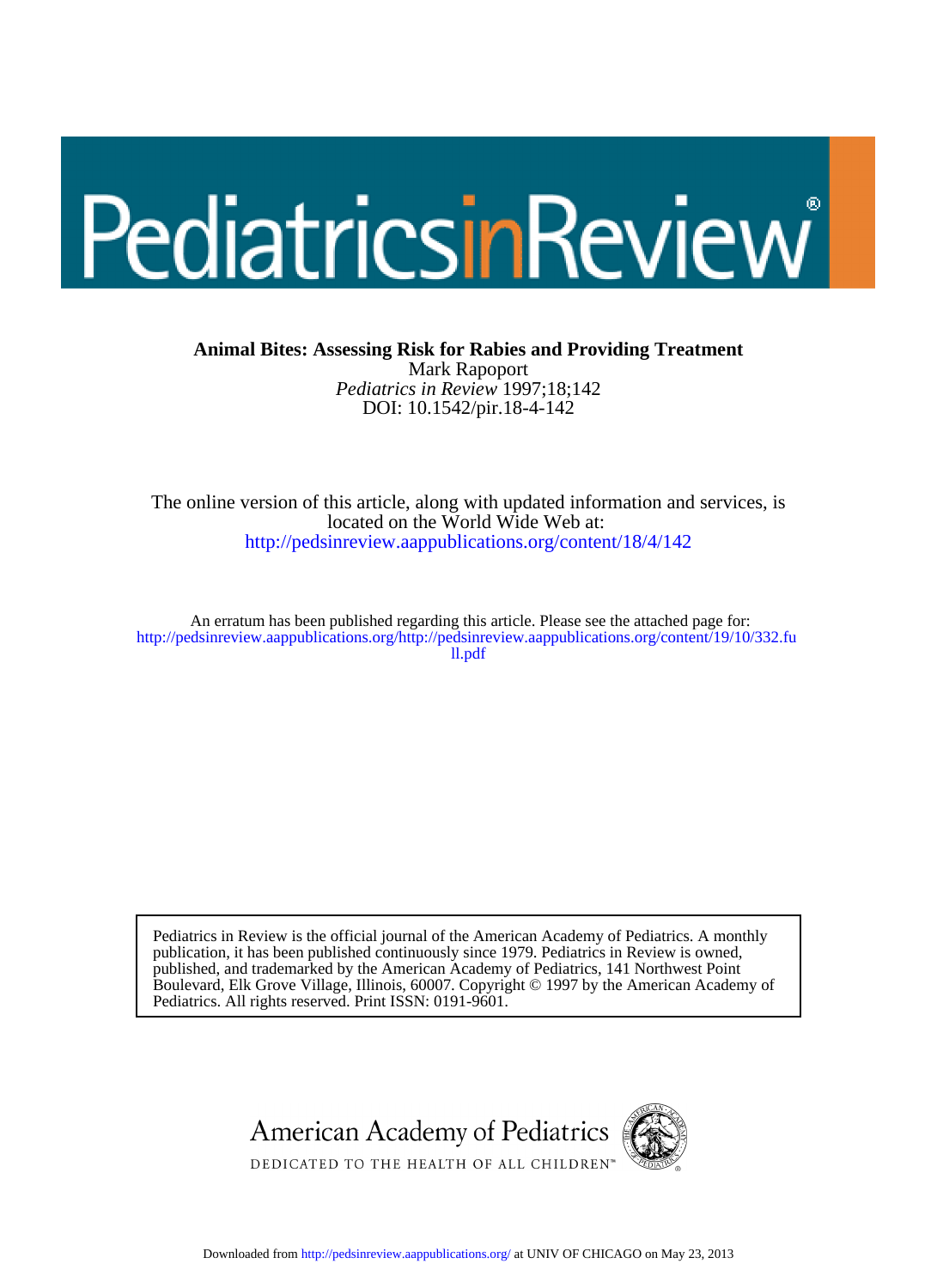**Comment:** Since Dr. Shliozberg wrote her *In Brief*, the use of terfenadine for treatment of allergic rhinitis has become controversial. Particularly when levels in the blood become elevated by overdosage or because of drug interactions, terfenadine has been associated

with prolongation of the QT interval, resulting in rare instances in ventricular dysrrhythmia and even death. Other drugs that can contribute to increased concentrations of terfenadine in the blood include erythromycin, clarithromycin, ketoconazole, and itraconazole.

Because terfenadine is metabolized by the liver, impaired hepatic function also can lead to elevated blood levels.

*Henry M. Adam, MD Editor, In Brief*

#### **IN BRIEF**

## **Animal Bites: Assessing Risk for Rabies and Providing Treatment**

- **Rabies Virus.** Fishbein DB, Bernard KW. In: Mandell C, Bennett J, Dolin R, eds. *Principles and Practices of Infectious Diseases.* New York, NY: Churchill Livingstone; 1995:527–543
- **Rabies Prevention—United States, 1991.** Centers for Disease Control. *MMWR.* 1991;40:RR–3
- **Human Rabies—New York, 1993.** Centers for Disease Control. *MMWR.* 1993;42:41; 799, 805
- **Control of Communicable Disease Manual.** Beneson A. Washington, DC: APHA; 1995:382–390

Rabies kills relatively few persons in the United States, but more than 30,000 people worldwide die each year from the disease. Three facts govern our approach to rabies: 1) It is a disease uniformly fatal once symptoms appear; 2) We have a low-toxicity, virtually 100% effective vaccine; and 3) We lack a definitive test for actual exposure (except when the biting animal is available for testing).

Rabies virus can infect any mammalian species. A given strain may infect one species predominantly, but can be passed into and by any other species. Periods of communicability and incubation are defined only for domestic dogs and cats and for some farm animals. For all other animals suspected of having rabies after biting, euthanasia and subsequent testing are required to rule out risk of human disease. In addition to the human vaccine, there are vaccines available for dogs, cats, and some other domestic species.

A raccoon-associated rabies epidemic is present in much of the eastern part of the United States. Outbreaks associated with foxes, coyotes, and dogs exist elsewhere. Rabies spread by bats is present across most of the country. Although

most bites in which rabies exposure is suspected are from terrestrial mammals, either domestic or wild, these rarely lead to death. The threat generally is appreciated (even if not immediately at the time of exposure), and prophylaxis almost always is given. By contrast, bat bites and scratches often are unnoticeable. It is not surprising that bat strains of the virus have been the cause of most recent human deaths from rabies, including two since 1993 in a single hospital in Westchester County, New York. In each of these cases, bats were known to live near the child's home. However, despite extensive questioning of family, friends, and other acquaintances, no history of exposure could be elicited. The presumption was that the exposure occurred but went unnoticed. In another recent pediatric case of rabies, contact was observed between child and bat, but because no mark was evident on examination, no treatment was sought; clinical rabies and death ensued. Based on this case, some health department officers now administer prophylaxis if contact cannot be ruled out, regardless of the absence of a noticeable wound from teeth or claws. Hypothetically, a person who wakes up to find a bat in his or her room and watches it depart without contact would be immunized because the person could have been asleep for some time with the bat in the room and might have been exposed unknowingly.

Virtually all rabies deaths have come from direct bites, but we know from exposures to aerosols in caves and laboratories that mucous membranes and respiratory epithelium are potential entry points and must

be considered. The initial response to a potential exposure includes:

- 1. Advice on immediate wound care (vigorous soap and water washing).
- 2. Retention of the animal responsible, dead or alive, with head intact.
- 3. An inventory of all persons or pets exposed.
- 4. A description of the exposure (bite, saliva, neural tissues), subsequent secondary exposures, hand washing behavior (to rule out subsequent inadvertent exposure to mucous membranes), and information on the animal (owner, immunization status, past behavior, and circumstances of exposure).
- 5. An immediate report to local health authorities.
- 6. An assessment by a physician or emergency department.

Decisions to immunize primary (and secondary) contacts, sacrifice or quarantine animals, await laboratory testing results, and alert the public in search of related but unreported additional exposures are very complex. These decisions should be made by the local or state public health agency, which usually is available 24 hours a day and has access to additional expertise from state health departments and the Centers for Disease Control and Prevention. Pediatric exposures may present two additional nuances. First, parental refusal of medically indicated vaccination potentially requires the intervention of child protective services. Second, the relatively unreliable memory of younger children must be considered in the decision-making.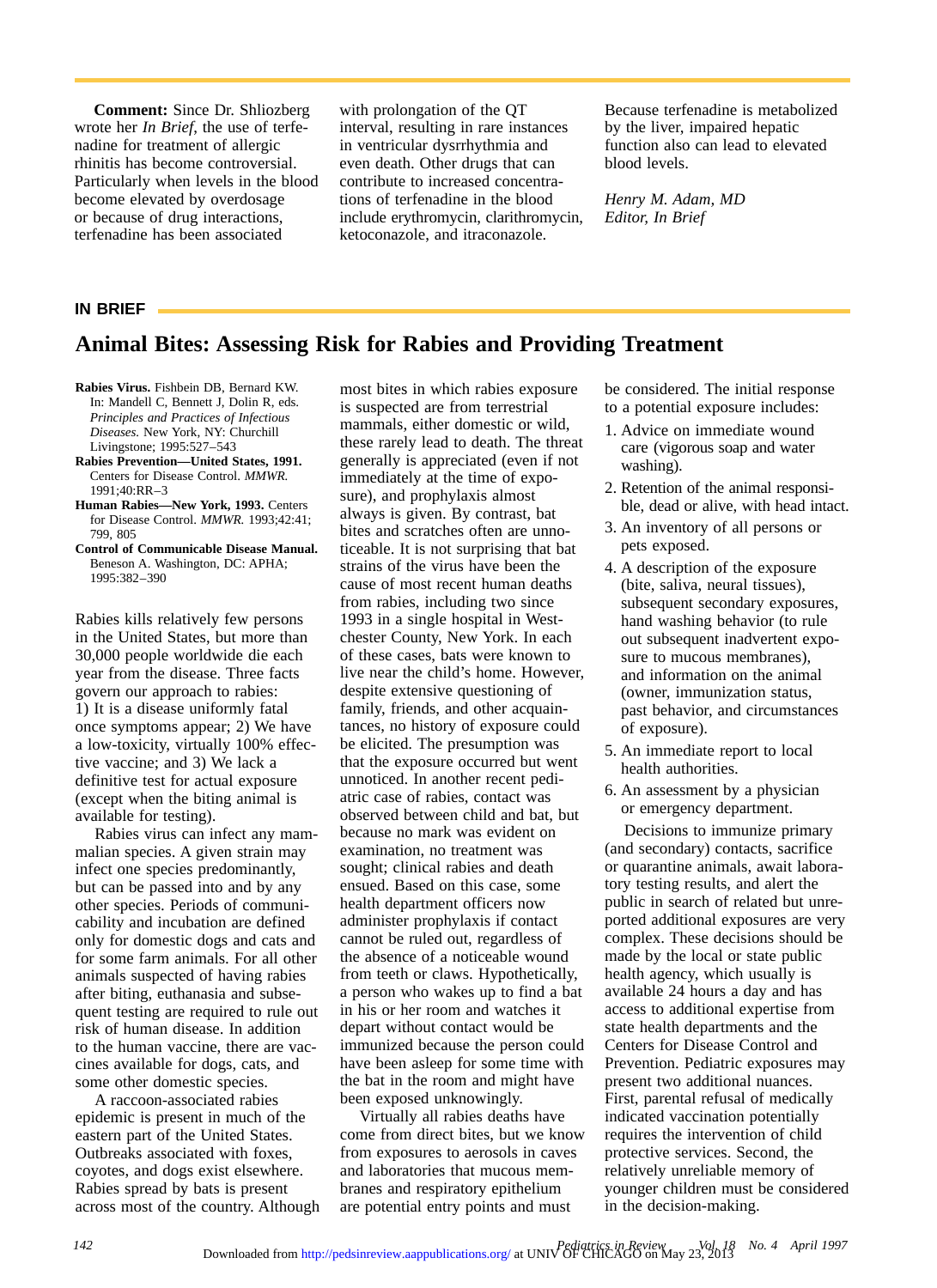The potential for human-tohuman spread may become an issue, usually in the context of family members and health-care workers in contact with a case before rabies was diagnosed. Although human-tohuman spread has been documented only from corneal transplants, current practice has extended to assessing and often treating for exposures that present largely theoretical risks. For instance, in Westchester, multiple persons were immunized because of contact with fluids from one of the deceased victims, whose rabies was diagnosed only at autopsy. Uncertainty over how long virus can survive in droplets and on fomites complicates decisionmaking. Fear of the disease, both rational and irrational, has led to a "defensive medicine" approach that virtually guarantees the immunization of many persons not truly

exposed. In truth, it is the rare clinician or public health official who wishes to (or can) maintain a hard line in refusing vaccine if desired by an anxious patient or patient's parents.

*Mark Rapoport, MD, MPH Medical Director Medicaid Programs Oxford Health Plan New York, NY*

**Comment:** When there is a possibility of exposure to rabies, the decision of whether to initiate prophylactic treatment often is terribly difficult. Some situations clearly warrant immediate intervention (a bite by a dog or cat suspected from its behavior to be rabid); in others, it is equally clear that no therapy against rabies is needed (a bite by

a rodent or a rabbit). In many cases, however, the appropriate action (or inaction) will not be obvious at all. Take Dr. Rapoport's advice and consult with a public health official.

Once the decision is made to intervene, postexposure treatment should begin with local wound care to minimize the risk of virus gaining access to neural tissue. The bite or scratch should be flushed copiously and cleaned thoroughly with soap and water. If possible, avoid suturing, and remember to consider the need for tetanus vaccination. Prophylaxis against rabies should combine active immunization (with either the human or rhesus diploid cell vaccine) and passive protection (with rabies immune globulin).

*Henry M. Adam, MD Editor, In Brief*

# **Earning CME Credit-Completing the PIR Quiz**

The American Academy of Pediatrics (AAP) is accredited by the Accreditation Council for Continuing Medical Education (ACCME) to sponsor continuing medical education for physicians. *Pediatrics in Review* (*PIR*) was planned and produced in accordance with the ACCME Essentials.

The AAP designates this activity for up to 38 hours in Category 1 of the Physician's Recognition Award of the American Medical Association (3 hours per completed print issue of *PIR* and 2 hours per completed compact disc issue of *PIR*).

**PIR Quiz:** A short quiz can be found at th end of each article in *PIR*. Use the *PIR* Quiz Card (bound into the January issue) to record your answers. Each question has a single best answer. The answers to the questions appear on the inside front cover of each issue.

**1997 Credit Deadline:** *February 28, 1998*. If you want to receive CME credit in 1997, the *PIR* Quiz Card must be received in the PREP Office by February 28, 1998. Credit reply material received after February 28, 1998, will be applied to the following year.

**Expiration of Credit:** *December 31, 1999.* Credit for completing the

1997 PIR will be awarded for up to 2 years. Credits will be posted to the year in which they are submitted. **Verification of Credit will be** 

**mailed by:** *April 30, 1998.* You will receive a complimentary transcript by April 30, 1998, containing a summary of CME credits earned in 1997 through AAP programs. If you require a transcript at any other time of the year, there will be a fee of \$25 for processing.

**Mail form to:** *American Academy of Pediatrics - PREP Office, 141 Northwest Point Boulevard, PO Box 927, Elk Grove Village, IL 60009-0927*

**PREP Education Award:** The AAP PREP Education Award recognizes Academy Fellows and Candidate Fellows who earn a minimum of 150 AAP-approved CME credits over 3 consecutive years. The Award will be mailed July 1998 to all individuals who qualify. To qualify for the PREP Education Award, an Academy Fellow or Candidate Fellow must:

- Earn a minimum of 75 credit hours through participation in PREP or PREP: The Course, and
- Earn the remaining credit hours (75 hours) through other Academysponsored or -approved CME

activities, including AAP Spring Session of Annual Meeting, AAP CME courses, ACQIP, Pediatric UPDATE Audiocassette Tape Program, or other AAP-approved courses.

**Other Organizations Granting Credit:** *PIR* has been approved for credit as follows:

- *American Academy of Pediatrics* (AAP); up to 38 hours of credit toward the AAP PREP Education Award
- *American Osteopathic Association* (AOA); up to 12 hours, Category  $2-R$
- *National Association of Pediatric Nurse Associates and Practitioners* (NAPNAP); up to 38 contact hours.
- *Canadian Paediatric Society* has approved PREP as one method for pediatricians to demonstrate maintenance of competence (MOCOMP)
- PREP has been reviewed and accepted by the *American Academy of Family Physicians* (AAFP) for up to 38 Prescribed hours. Term of approval begins January 1997. Enduring materials are approved for 1 year with the option to request renewal.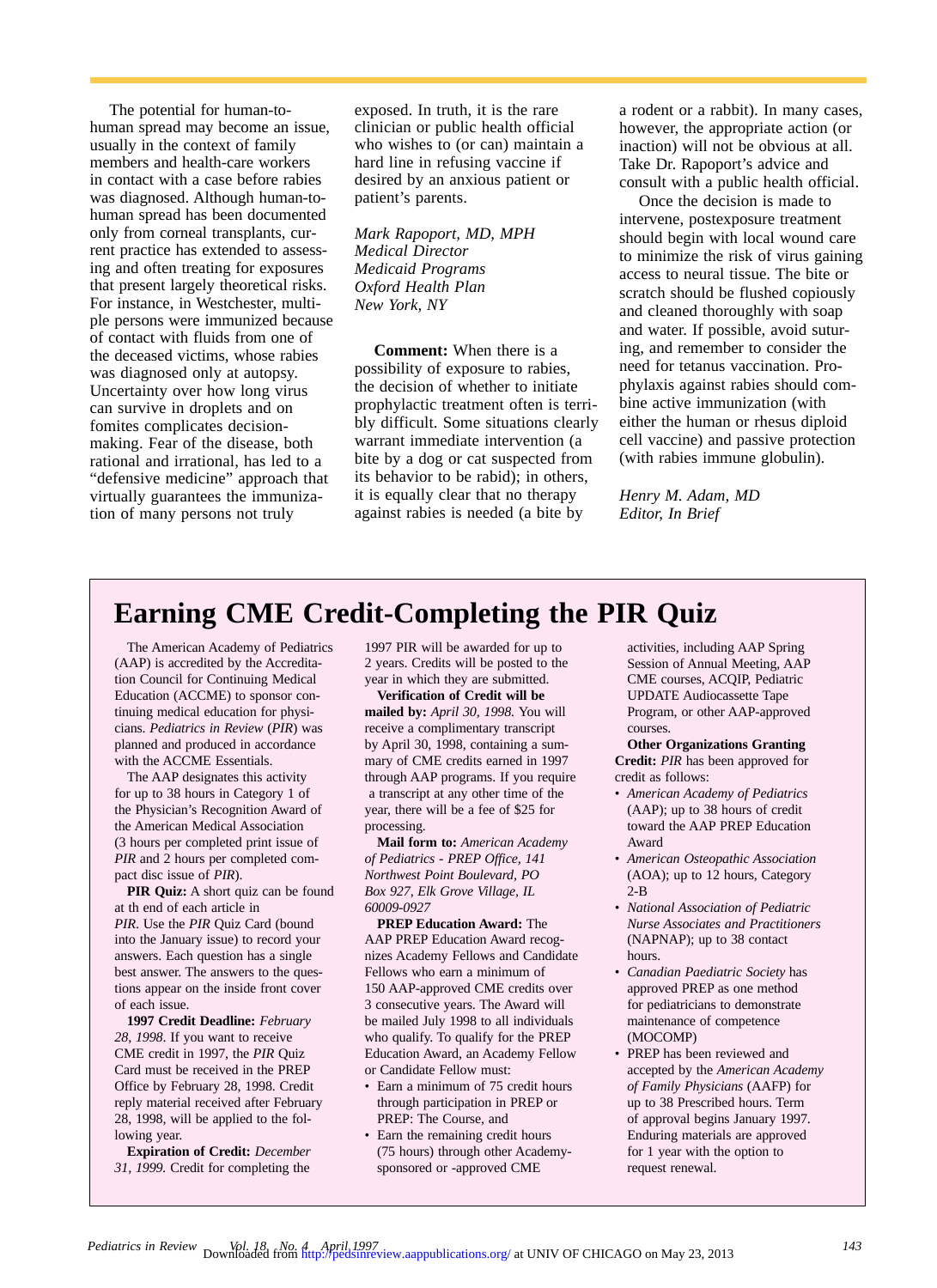## DOI: 10.1542/pir.18-4-142 *Pediatrics in Review* 1997;18;142 Mark Rapoport **Animal Bites: Assessing Risk for Rabies and Providing Treatment**

| <b>Updated Information &amp;</b><br><b>Services</b> | including high resolution figures, can be found at:<br>http://pedsinreview.aappublications.org/content/18/4/142                                                                                                       |
|-----------------------------------------------------|-----------------------------------------------------------------------------------------------------------------------------------------------------------------------------------------------------------------------|
| <b>References</b>                                   | This article cites 2 articles, 0 of which you can access for free<br>at:<br>http://pedsinreview.aappublications.org/content/18/4/142#BIB<br>L                                                                         |
| <b>Subspecialty Collections</b>                     | This article, along with others on similar topics, appears in the<br>following collection( $s$ ):<br><b>Infectious Diseases</b><br>http://pedsinreview.aappublications.org/cgi/collection/infectio<br>us diseases sub |
| Permissions & Licensing                             | Information about reproducing this article in parts (figures,<br>tables) or in its entirety can be found online at:<br>/site/misc/Permissions.xhtml                                                                   |
| <b>Reprints</b>                                     | Information about ordering reprints can be found online:<br>/site/misc/reprints.xhtml                                                                                                                                 |